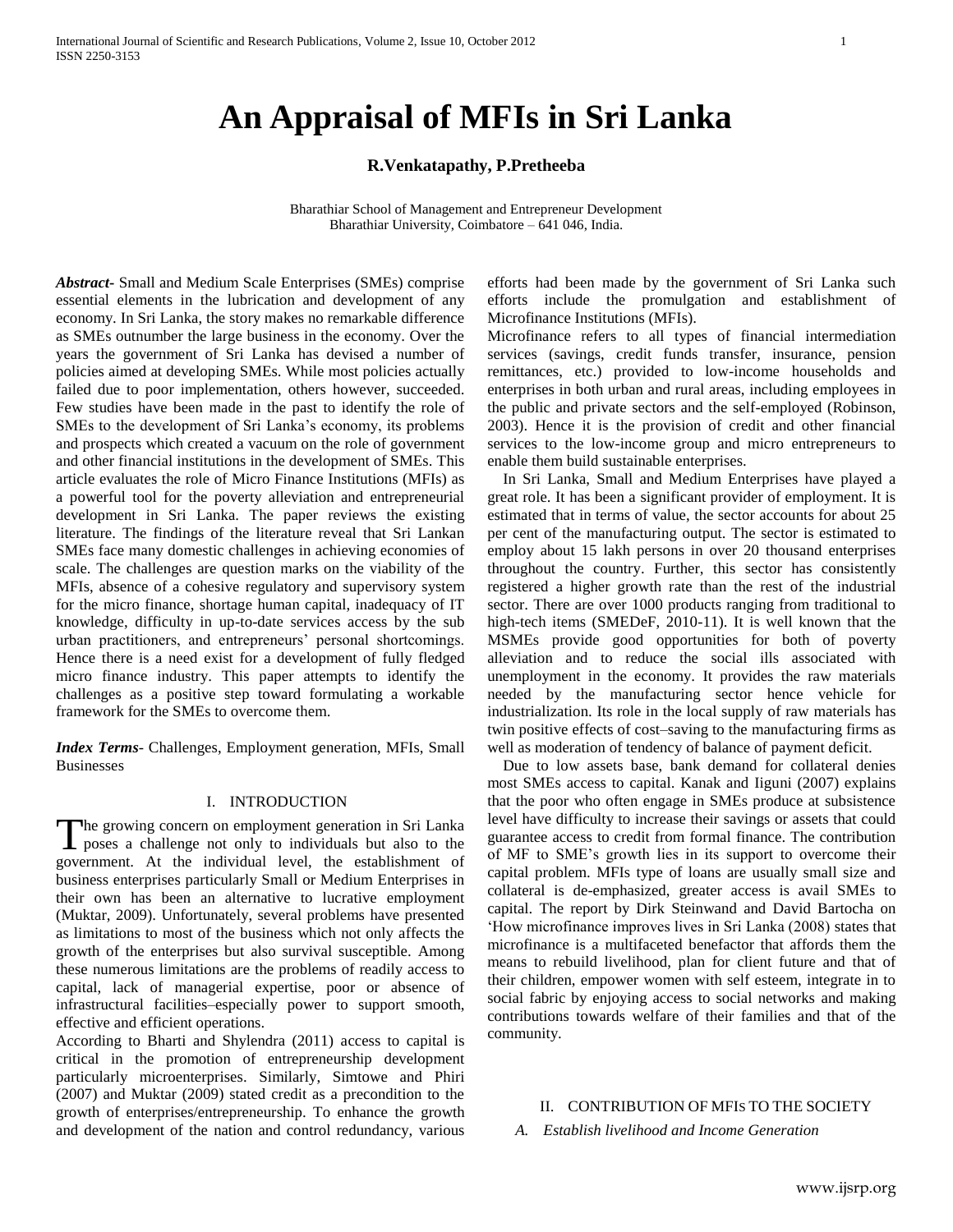The most important impact the MFIs foresee among their clients is the increase of income. Dulan de Silva and SunimalAlles (2008) found that 71% of microfinance borrowers interviewed report an increase their sales and profits via microfinance support. The study by Tilakaratna, G., Wickramasinghe, U., & Kumara, T in (2005) found that high income clients have greater potential to have increased income from microfinance than those who have less income. Outreach of Financial Services in Sri Lanka (2008) a nation-wide "demand side" survey conducted among 2,945 households in all districts except war torn districts of Killinochi, Mullaittivu and Manner reveals that 36.9% of the microfinance clients enhanced their income whilst 2 % stated it increased substantially as a result of taking credit. This portrays that microfinance is a better tool for income augmentation for poor in peaceful areas than war torn areas.

 The most widespread objective among MFIs was to establish micro enterprise livelihood opportunities for poor. Aheeyar (2005) stated that the size of the loan had an effect on success rate of the business. Loans less than Rs.10,000 had less chance of success with less than 50% succeeding. Furthermore, Dulan de Silva and SunimalAlles (2008) found that more than 90% of those who borrowed from Janshakthi for the first time to start a business had succeeded in the business while only 10% percent has failed. Hence the microfinance is well-proved as an effective tool for micro enterprise development; the tool should be used in a right manner to accomplish desired results as is common to any tool people use in their life.

#### *B. Improving Housing Conditions*

 Quality of life goes hand in hand with the quality of living conditions and both are a part of a value added future for poor. Improved housing conditions strongly impact the physical and emotional wellbeing of a family and microfinance has played its part in maintaining this wellbeing of thousands of Sri Lankan families. Either through direct housing or related loans for the improvement of living condition or indirectly through an increased household income, which is then invested in to improving housing conditions microfinance has been instrumental in adding value to the lives of microfinance clients. Tilakaratna, G., Wickramasinghe, U., & Kumara, T (2005) have shown in their study that 38.3% of microfinance borrowers reported an improvement in housing whilst only 21% of those in the control group who had not taken microfinance showed an improvement in housing.

## *C. Empowering Women (Gender Impact)*

Tilakaratna, G found that women play an active role in microfinance: they borrow as well as save. The loans they have borrowed have mainly been used in self employment, cultivation and other productive activities. The findings reveals that while the provision of microcredit can enhance a woman"s status within a household as she is a source of an important resource to the household, the social intermediation process of many MFIs in conjunction with microcredit, is likely to have a higher significant effect than credit alone.

## *D. Saving Habit*

 MFIs have played a crucial role in including savings habits among their members, particularly those from the poorest categories. A significant proportion of households do not have savings in any institutions before joining in a MFI.

## III. CHALLENGES TO MFIS IN SRI LANKA

Although the variety of MFIs provides many benefits to the clients across the country the challenges face by the sector are many and they exist at all levels, macro and micro.

## *A. Absence of a cohesive Regulatory System*

 This is a key barrier to transformation and scaling-up of many MFIs. Sathis De Mel (2009) illustrates that savings has been recognized as a key financial product required by the poor. Savings was seen as the tool to enhance one's own resources as well as confidence on his/her way out of indebtedness and poverty. Savings used as a form of informal collateral as well as an indicator of financial discipline. The savings is a strong capital base for MFIs. Although the acts of parliament within which most of the MFIs are registered do not provide legal power, savings mobilization were promoted among MFIs by donors as well as government managed poverty alleviation projects. The need for a comprehensive regulatory system was recognized by the MahindaChintana which stated that "the absence of a unique supervisory and policy framework for microfinance has allowed the proliferation of fundamentally unsustainable MFIs…..". Though this issue was highlighted in many studies indicating that the government fails to enforce laws against microfinance NGOs in mobilizing savings deposits, there is no clear legal path has been offered for those institutions subject to cautious supervision.

#### *B. Poor Quality of human resources*

 The quality and skill levels of MFI staff seem to be issues that cut across the institutional types. In the MFI survey, staff issues ranked among the top 5 challenges faced by most MFIs. The cause of the problem however, differs across institutional types. The Samurdhi Bank Societies face overstaffing as they are frequently used to achieve political objectives by providing employment for political supporters. The Sanasa societies work through a large number of voluntary staff. Qualified individuals usually seek better paid jobs as permanent job elsewhere, hence less qualified individuals volunteering for positions in the societies. Relatively poor remuneration and difficult working conditions for microfinance providers working in remote rural areas are also contributory factors in the issue of attracting and retaining qualified staff. In the NGO-MFIs most of which originated as social service organizations, the staff still have a more "development and social welfare" approach and are unsuited to the task of managing a financial services business since the basic knowledge of accounting, IT and human resource management is very low. This has resulted in weak organizations, especially at middle management level.

## *C. Involvement of government in retail credit provision*

 Participation of government in retail credit provision is common as more than half of microfinance clients are with government owned or controlled institutions. This lay concrete on the way for political interference in these institutions and a mixing of social, political and financial objectives to the damage the name of the institution.

## *D. Inadequacy of IT Knowledge*

 The use of information technology in the microfinance sector is still very limited. Over the past 6 years that computerized systems were introduced with the installation of the MicroBanker. The need of ICT, in improving delivery technologies and reducing transaction costs is now being